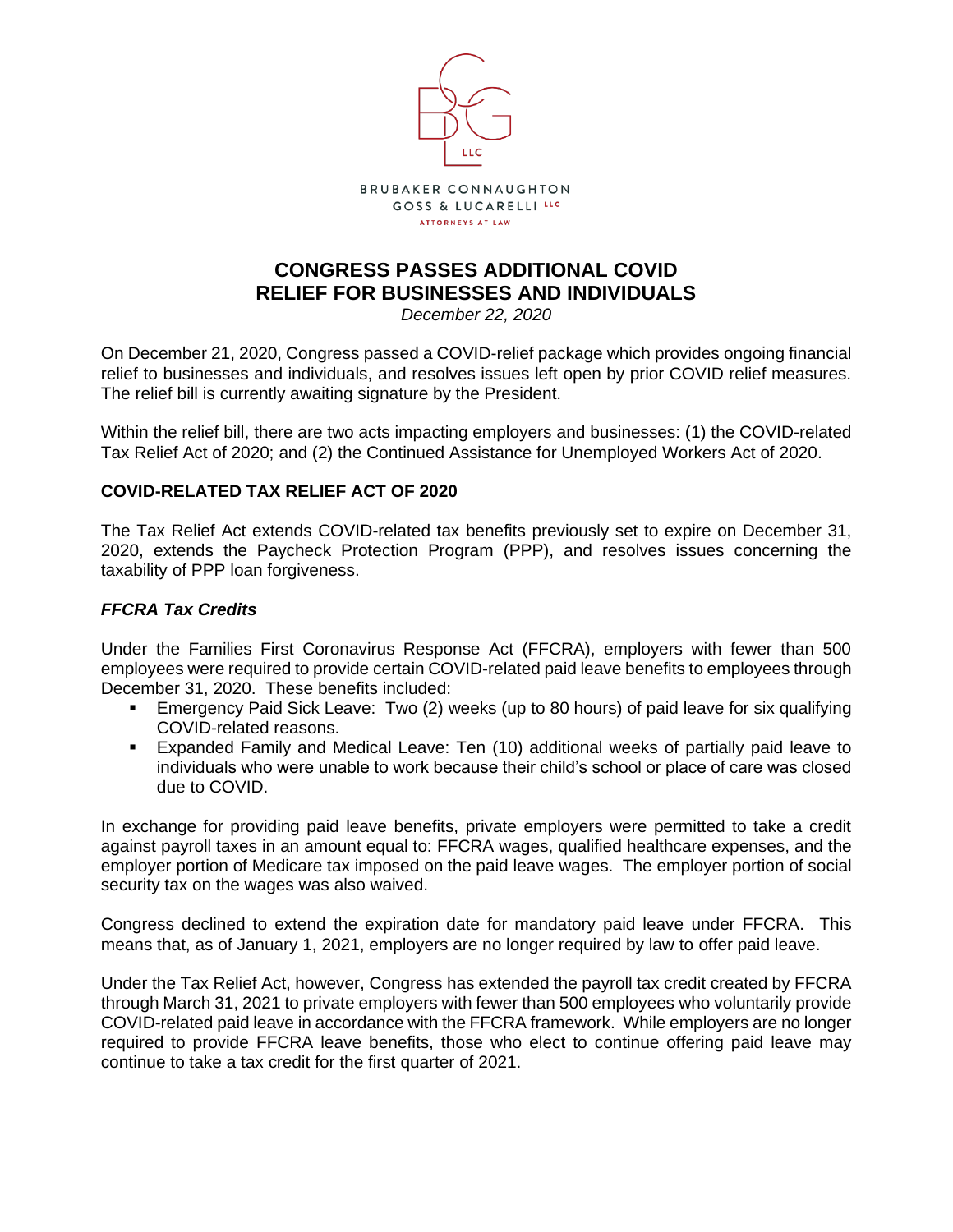Absent further guidance from the IRS, employers who wish to continue offering paid leave should comply with the original leave limitations provided for FFCRA.

- Emergency Paid Sick Leave (EPSL): Employees are only entitled to two total weeks of EPSL. If an employee already used two (2) full weeks of EPSL earlier this year and the employer received a tax credit, the employer will not be eligible for tax credits if additional EPSL is provided.
- Expanded Family and Medical Leave (EFML): Under the FFCRA regulations, an employee is only entitled to 12 total weeks of leave to care for a child whose school or place of care if closed, even if the leave spans two separate FMLA periods. If an employer follows the calendar year method for FMLA administration, and an employee took their full EFML in 2020, they do not automatically qualify for an additional 12 weeks of EFML on January 1, 2021.

The Tax Relief Act also extends FFCRA tax credits for self-employed individuals through March 31, 2021.

## *Employee Retention Tax Credit*

The Employee Retention Credit (ERTC), created under the CARES Act, is a refundable credit against certain employment taxes equal to 50% of the qualified wages an eligible employer pays to employees after March 12, 2020. The ERTC originally expired on January 1, 2021, but was extended by Congress through July 1, 2021. The amount of the credit has also been increased from \$5,000 to \$14,000.

Finally, under the CARES Act, employers who received a PPP loan were not permitted to claim the ERTC. The new Tax Relief Act permits employers that receive a PPP loan to also claim the ERTC.

### *Paycheck Protection Program*

The Tax Relief Act provides a number of new updates regarding the Paycheck Protection Program and other relief for small businesses. Briefly, the Act provides the following for businesses which have already received a PPP loan:

- Any forgiven portion of a business's PPP loan will be not taxable as income.
- Covered business expenses paid with forgiven PPP loans are deductible.
- For businesses which received an Economic Injury Disaster Loan (EIDL) Advance up to \$10,000 and received (or will receive) a PPP loan, PPP forgiveness will no longer be reduced by such EIDL Advance.
- Businesses which previously received a PPP loan are eligible to receive another PPP loan (in an amount not to exceed \$2,000,000), so long as:
	- o The business has 300 employees or less;
	- o The business has exhausted the full amount of their previous PPP loan (or can show that they will); and
	- $\circ$  The business has experienced an at least 25% decline in gross revenue in any quarter in 2020 compared to that same quarter in 2019.

The Tax Relief Act also provides the following to business which did not previously apply for or receive a PPP loan, or which have not yet applied for PPP Loan forgiveness:

- **Eligible businesses may apply for PPP loan; and**
- There is a simplified forgiveness process for PPP Loans which are under \$150,000.

Qualifying expenses for use of PPP funds have been expanded to include: covered property damage, facility modification (for worker/customer protection) and personal protective equipment, purchases of goods and supplies necessary for business operations, and software and cloud computing services.